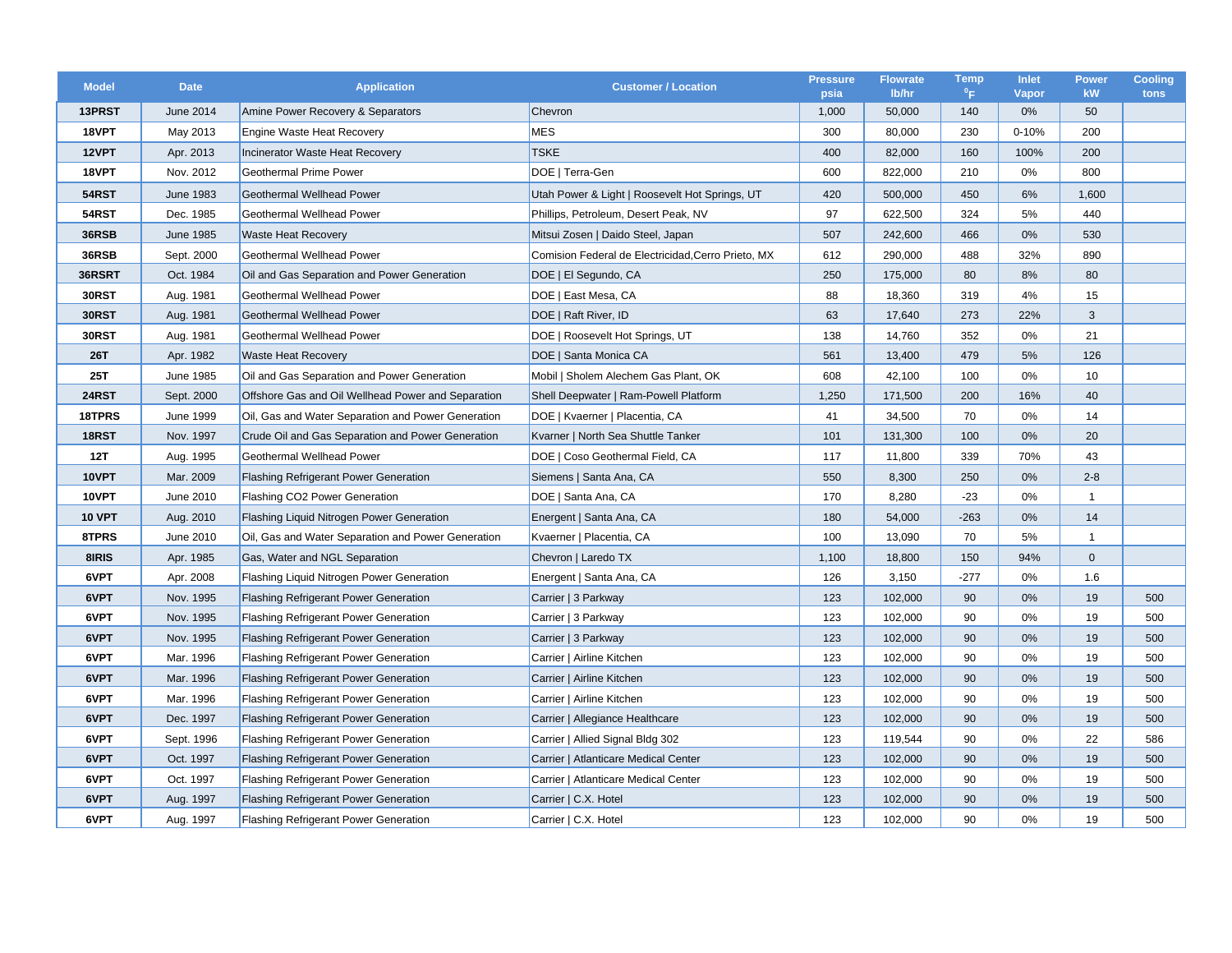| <b>Model</b> | <b>Date</b>      | <b>Application</b>                           | <b>Customer / Location</b>         | <b>Pressure</b><br>psia | <b>Flowrate</b><br>lb/hr | <b>Temp</b><br>$^{\circ}$ F | <b>Inlet</b><br>Vapor | <b>Power</b><br>kW | <b>Cooling</b><br>tons |
|--------------|------------------|----------------------------------------------|------------------------------------|-------------------------|--------------------------|-----------------------------|-----------------------|--------------------|------------------------|
| 6VPT         | Aug. 1997        | <b>Flashing Refrigerant Power Generation</b> | Carrier   C.X. Hotel               | 123                     | 102,000                  | 90                          | 0%                    | 19                 | 500                    |
| 6VPT         | Jul. 1995        | <b>Flashing Refrigerant Power Generation</b> | Carrier A&R                        | 123                     | 66,300                   | 90                          | 0%                    | 12                 | 325                    |
| 6VPT         | Sept. 1995       | <b>Flashing Refrigerant Power Generation</b> | Carrier A&R                        | 123                     | 66,300                   | 90                          | 0%                    | 12                 | 325                    |
| 6VPT         | Dec. 1996        | <b>Flashing Refrigerant Power Generation</b> | Carrier World Headquarters         | 123                     | 77,520                   | 90                          | 0%                    | 14                 | 380                    |
| 6VPT         | <b>June 1997</b> | Flashing Refrigerant Power Generation        | Carrier   Cathay Pacific (Office)  | 123                     | 102,000                  | 90                          | 0%                    | 19                 | 500                    |
| 6VPT         | June 1997        | <b>Flashing Refrigerant Power Generation</b> | Carrier   Cathay Pacific (Office)  | 123                     | 102,000                  | 90                          | 0%                    | 19                 | 500                    |
| 6VPT         | <b>June 1997</b> | <b>Flashing Refrigerant Power Generation</b> | Carrier   Cathay Pacific (Office)  | 123                     | 102,000                  | 90                          | 0%                    | 19                 | 500                    |
| 6VPT         | <b>July 1997</b> | <b>Flashing Refrigerant Power Generation</b> | Carrier   Cathay Pacific (Office)  | 123                     | 102,000                  | 90                          | 0%                    | 19                 | 500                    |
| 6VPT         | <b>July 1997</b> | Flashing Refrigerant Power Generation        | Carrier   Cathay Pacific (Office)  | 123                     | 102,000                  | 90                          | 0%                    | 19                 | 500                    |
| 6VPT         | Sept. 1996       | <b>Flashing Refrigerant Power Generation</b> | Carrier   Cordis                   | 123                     | 71,400                   | 90                          | 0%                    | 13                 | 350                    |
| 6VPT         | <b>June 1996</b> | Flashing Refrigerant Power Generation        | Carrier   Crawford Long Hospital   | 123                     | 107,100                  | 90                          | 0%                    | 20                 | 525                    |
| 6VPT         | <b>July 1995</b> | <b>Flashing Refrigerant Power Generation</b> | Carrier   Dow Corning              | 123                     | 113,832                  | 90                          | 0%                    | 21                 | 558                    |
| 6VPT         | Mar. 1996        | <b>Flashing Refrigerant Power Generation</b> | Carrier   Egat                     | 123                     | 102,000                  | 90                          | 0%                    | 19                 | 500                    |
| 6VPT         | Mar. 1996        | <b>Flashing Refrigerant Power Generation</b> | Carrier   Emerson Hospital         | 123                     | 81,600                   | 90                          | 0%                    | 15                 | 400                    |
| 6VPT         | Apr. 1997        | Flashing Refrigerant Power Generation        | Carrier   Galey And Lord           | 123                     | 102,000                  | 90                          | 0%                    | 19                 | 500                    |
| 6VPT         | Sept. 1996       | <b>Flashing Refrigerant Power Generation</b> | Carrier   GTE                      | 123                     | 103,020                  | 90                          | 0%                    | 19                 | 505                    |
| 6VPT         | Sept. 1996       | <b>Flashing Refrigerant Power Generation</b> | Carrier   GTE                      | 123                     | 103,020                  | 90                          | 0%                    | 19                 | 505                    |
| 6VPT         | Sept. 1996       | Flashing Refrigerant Power Generation        | Carrier   GTE                      | 123                     | 103,020                  | 90                          | 0%                    | 19                 | 505                    |
| 6VPT         | Sept. 1996       | <b>Flashing Refrigerant Power Generation</b> | Carrier   GTE                      | 123                     | 103,020                  | 90                          | 0%                    | 19                 | 505                    |
| 6VPT         | Nov. 1997        | <b>Flashing Refrigerant Power Generation</b> | Carrier   Haeco                    | 123                     | 102,000                  | 90                          | 0%                    | 19                 | 500                    |
| 6VPT         | Nov. 1997        | Flashing Refrigerant Power Generation        | Carrier   Haeco                    | 123                     | 102,000                  | 90                          | 0%                    | 19                 | 500                    |
| 6VPT         | Dec. 1997        | <b>Flashing Refrigerant Power Generation</b> | Carrier   Haeco                    | 123                     | 102,000                  | 90                          | 0%                    | 19                 | 500                    |
| 6VPT         | <b>June 1996</b> | <b>Flashing Refrigerant Power Generation</b> | Carrier   Harvard Comm. Health     | 123                     | 67,320                   | 90                          | 0%                    | 13                 | 330                    |
| 6VPT         | <b>June 1996</b> | Flashing Refrigerant Power Generation        | Carrier   Harvard Comm. Health     | 123                     | 67,320                   | 90                          | 0%                    | 13                 | 330                    |
| 6VPT         | <b>June 1996</b> | Flashing Refrigerant Power Generation        | Carrier   Harvard Comm. Health     | 123                     | 67,320                   | 90                          | 0%                    | 13                 | 330                    |
| 6VPT         | Oct. 1995        | <b>Flashing Refrigerant Power Generation</b> | Carrier   Hi-Techhip               | 123                     | 102,000                  | 90                          | 0%                    | 19                 | 500                    |
| 6VPT         | May 1996         | Flashing Refrigerant Power Generation        | Carrier   Laurel Regional Hospital | 123                     | 91,800                   | 90                          | 0%                    | 17                 | 450                    |
| 6VPT         | May 1996         | Flashing Refrigerant Power Generation        | Carrier   Laurel Regional Hospital | 123                     | 91,800                   | 90                          | 0%                    | 17                 | 450                    |
| 6VPT         | <b>June 1997</b> | <b>Flashing Refrigerant Power Generation</b> | Carrier   LG                       | 123                     | 102,000                  | 90                          | 0%                    | 19                 | 500                    |
| 6VPT         | June 1997        | <b>Flashing Refrigerant Power Generation</b> | Carrier   Malden H.S.              | 123                     | 102,000                  | 90                          | 0%                    | 19                 | 500                    |
| 6VPT         | Dec. 1996        | Flashing Refrigerant Power Generation        | Carrier   Maui Memorial Hospital   | 123                     | 81,600                   | 90                          | 0%                    | 15                 | 400                    |
| 6VPT         | May 1997         | Flashing Refrigerant Power Generation        | Carrier   McCue Center At UVA      | 123                     | 102,000                  | 90                          | 0%                    | 19                 | 500                    |
| 6VPT         | <b>July 1996</b> | Flashing Refrigerant Power Generation        | Carrier   Monet                    | 123                     | 105,876                  | 90                          | 0%                    | 20                 | 519                    |
| 6VPT         | Aug. 1997        | Flashing Refrigerant Power Generation        | Carrier   Ocean Place              | 123                     | 102,000                  | 90                          | 0%                    | 19                 | 500                    |
| 6VPT         | Aug. 1997        | Flashing Refrigerant Power Generation        | Carrier   Ocean Place              | 123                     | 102,000                  | 90                          | 0%                    | 19                 | 500                    |
| 6VPT         | Aug. 1997        | <b>Flashing Refrigerant Power Generation</b> | Carrier   Ocean Place              | 123                     | 102,000                  | 90                          | 0%                    | 19                 | 500                    |